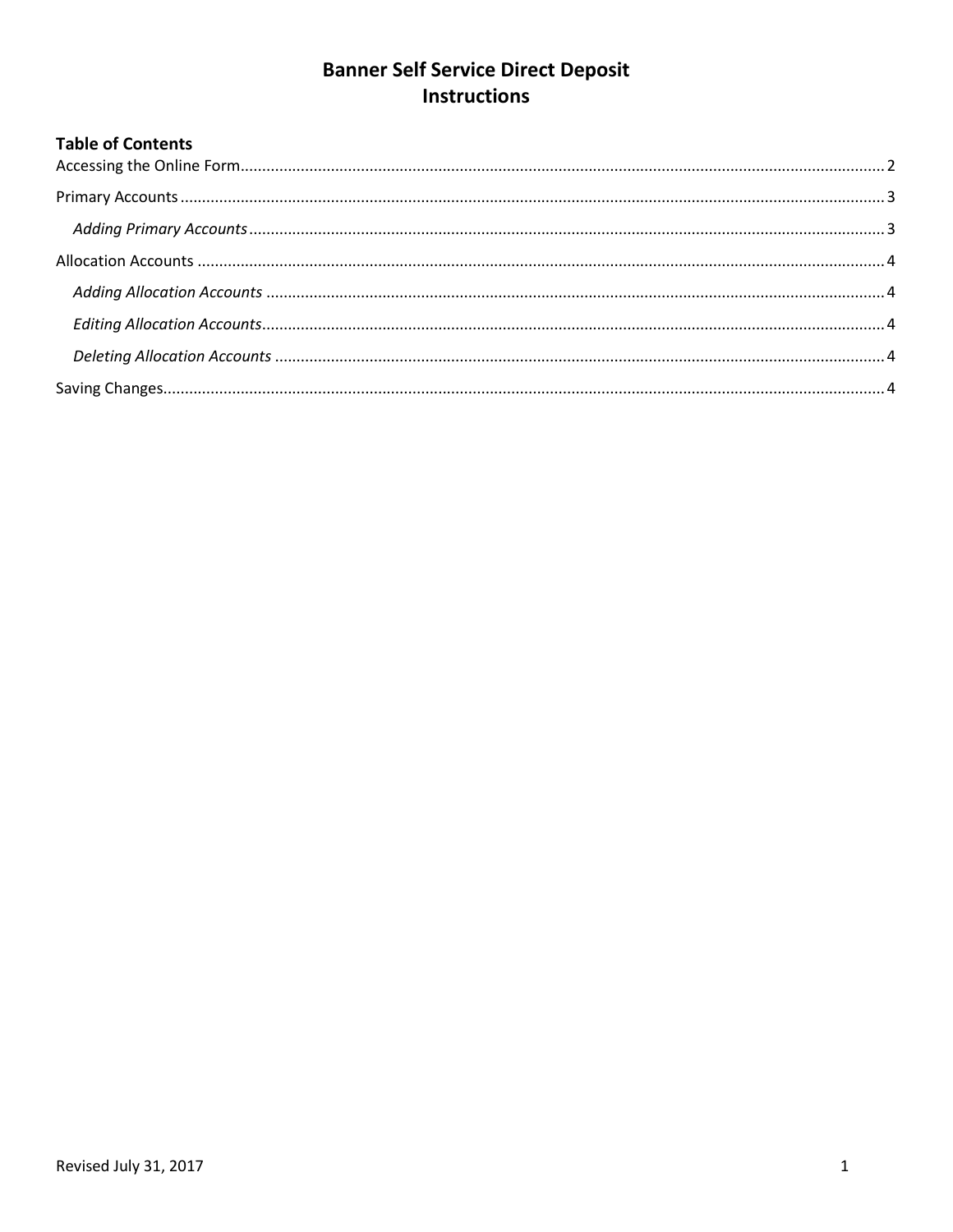## <span id="page-1-0"></span>**Accessing the Online Form**

*Effective August 1, 2017, all UA employees will be required to use DUO Two Factor Authentication to access their online, self-service direct deposit banking information on myBama.*

1. Log in to [www.mybama.ua.edu](http://www.mybama.ua.edu/) using your *my*Bama username and password.



*If you are unable to log in, please contact the HR Service Center at (205)348-7732 or [hrsvctr@ua.edu.](mailto:hrsvctr@ua.edu)*

- 2. Click the Employee tab.
- 3. Navigate to the Banner Self Service section (top, left corner).
- 4. Click Employee Services.
- 5. Click Pay Information.
- 6. Click Direct Deposit.

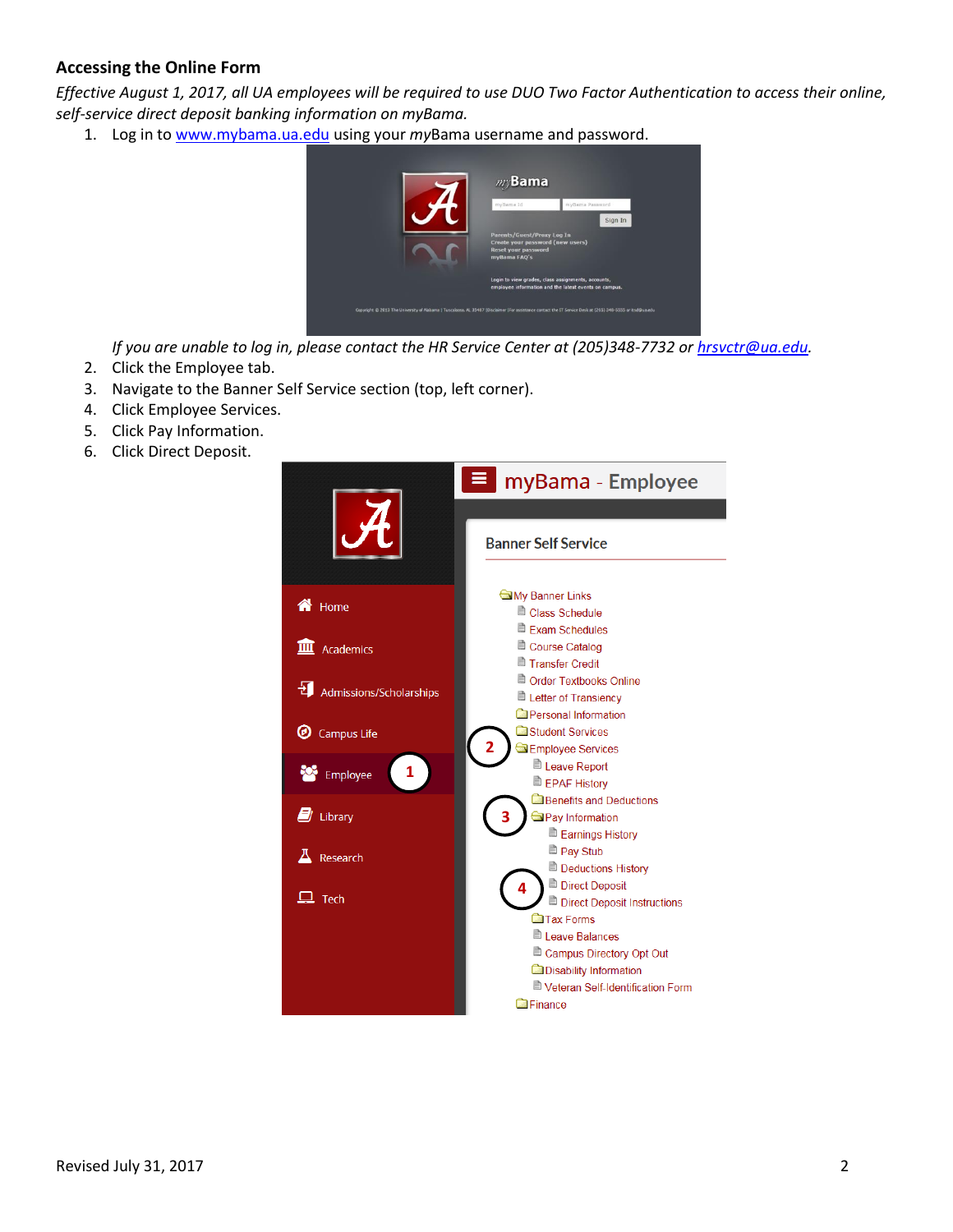7. Please read the Agreement for Direct Deposit Setup, and then enter the last 4 digits of your Social Security Number and click the Login button to proceed.



8. Employees with direct deposit information on file with Payroll Services will see it in the Existing Direct Deposits section.

|                                                                       | CWID: 12345543211                                                                                                                                                                                                                                                 |                                                      |                  |  |                                                                          |  |                                                                                                                                                                                                                               |
|-----------------------------------------------------------------------|-------------------------------------------------------------------------------------------------------------------------------------------------------------------------------------------------------------------------------------------------------------------|------------------------------------------------------|------------------|--|--------------------------------------------------------------------------|--|-------------------------------------------------------------------------------------------------------------------------------------------------------------------------------------------------------------------------------|
| Instructions                                                          |                                                                                                                                                                                                                                                                   |                                                      |                  |  |                                                                          |  |                                                                                                                                                                                                                               |
| Pay to the<br>023456789<br>9 digit<br><b>Routing</b><br><b>Number</b> | John Jones<br>124 Main Street<br>Anywhere, MA 02345<br>$\mathcal{N}$<br>1234567891011<br><b>Account</b><br><b>Number</b><br>$(1-17$ digits)<br>*** If you are uncertain of your bank routing and/or account number(s), please contact your financial institution. | (0259)<br>Check<br><b>Number</b><br>(do not include) | 0259<br>Distinct |  |                                                                          |  |                                                                                                                                                                                                                               |
|                                                                       |                                                                                                                                                                                                                                                                   |                                                      |                  |  |                                                                          |  |                                                                                                                                                                                                                               |
|                                                                       |                                                                                                                                                                                                                                                                   |                                                      |                  |  |                                                                          |  | **Please Note**The bank name that appears in self-service may differ from the bank name on your check or deposit slip. However, as long as you provide the correct bank routing number and your account number for your bank, |
|                                                                       | The University allows a maximum of three accounts. One of which must be Primary and up to two monetary allotments. Please use the form below to add, edit or delete banking information.                                                                          |                                                      |                  |  |                                                                          |  |                                                                                                                                                                                                                               |
|                                                                       | <b>Existing Direct Deposits</b>                                                                                                                                                                                                                                   |                                                      |                  |  |                                                                          |  |                                                                                                                                                                                                                               |
|                                                                       |                                                                                                                                                                                                                                                                   |                                                      |                  |  |                                                                          |  |                                                                                                                                                                                                                               |
|                                                                       |                                                                                                                                                                                                                                                                   | <b>Bank</b>                                          |                  |  | Acct Type Bank Routing Number Bank Acct Num Amount Account Activity Date |  |                                                                                                                                                                                                                               |
| Delete Acet Edit Amount                                               |                                                                                                                                                                                                                                                                   |                                                      |                  |  |                                                                          |  |                                                                                                                                                                                                                               |

*For questions about the account(s) listed in the Existing Direct Deposits section, please contact Cindy Blakney at (205)348-8731 or [cblakney@fa.ua.edu.](mailto:cblakney@fa.ua.edu)*

#### <span id="page-2-0"></span>**Primary Accounts**

The University allows a maximum of 3 accounts, one of which must be Primary. The Primary account may be replaced with a different account or a payroll debit card. Contact Payroll Services for more information.

#### <span id="page-2-1"></span>*Adding Primary Accounts*

- 1. If no existing banking information displays, to setup a primary account, complete all fields in the Primary Account section.
	- a. Enter the bank routing number, hit the Tab key, and the bank name will display.
	- b. Enter the account number. For verification purposes, reenter the account number in the next field.
	- c. Select the account type from the drop-down menu.

| <b>New Primary Account</b> |                                                     |  |  |  |  |
|----------------------------|-----------------------------------------------------|--|--|--|--|
| 9 digit routing number     |                                                     |  |  |  |  |
| <b>Bank Name</b>           |                                                     |  |  |  |  |
| <b>Account No</b>          |                                                     |  |  |  |  |
| <b>Verify Account No</b>   |                                                     |  |  |  |  |
|                            | Account Type Select Checking or Savings ↓           |  |  |  |  |
|                            | └ 100% or Remaining Balance will go to this account |  |  |  |  |

d. If no other changes are necessary, click Submit at the bottom, right corner of the screen and continue with the Saving Changes section of this document.

*Note: Primary accounts may be replaced, but not deleted. To replace a Primary account with a payroll debit card, please contact the HR Service Center at (205)348-7732 or [hrsvctr@ua.edu.](mailto:hrsvctr@ua.edu)*